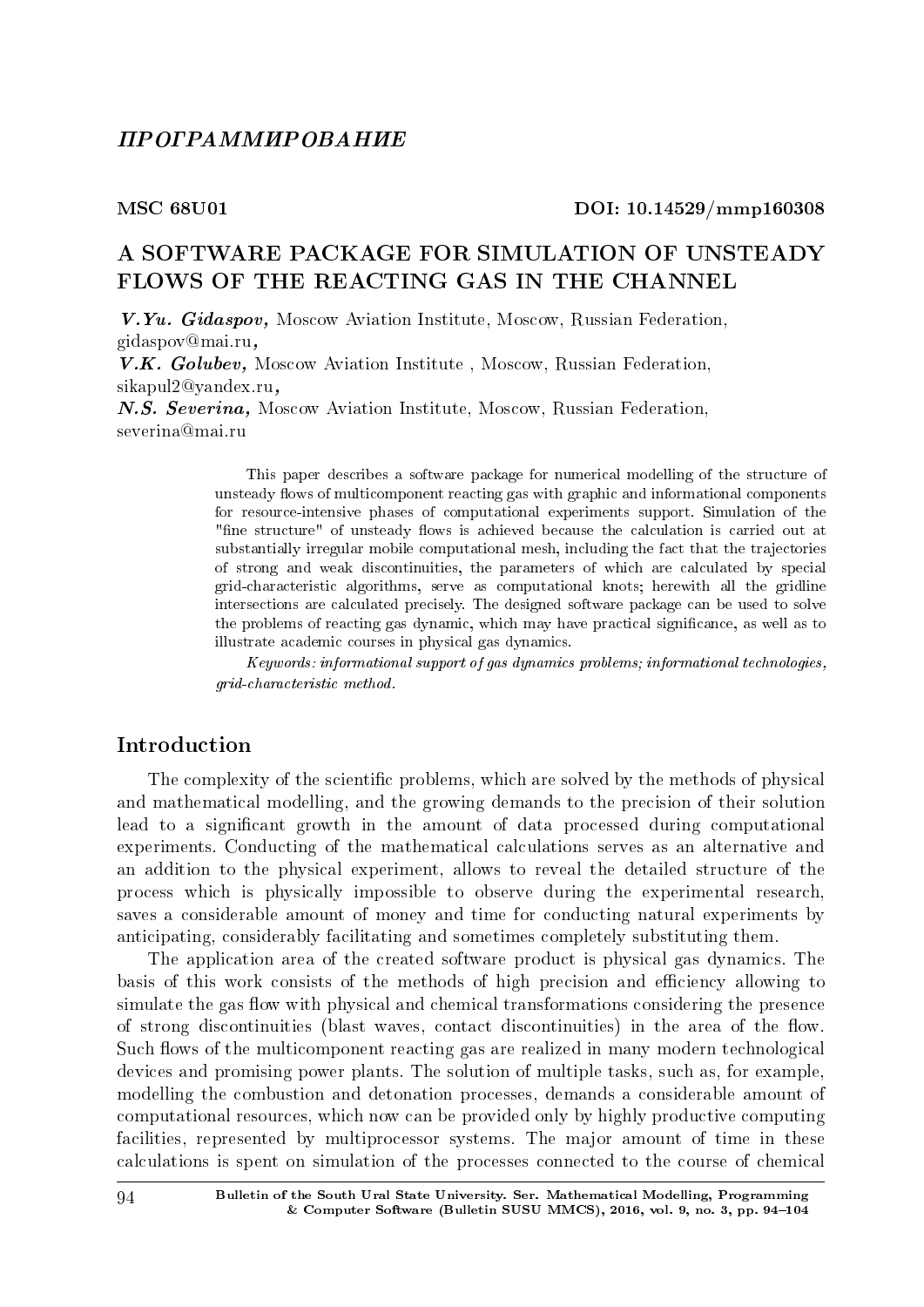reactions; meanwhile, the need of computing resources is growing with the increase in the number of components and the number of reactions describing an investigated phenomenon. A principally nonlinear structure of the problems under investigation leads to emerging peculiarities of the solution even if the initial data is smooth, and the desire to investigate the fine structure of unsteady flows of multicomponent reacting gas requires conducting the numerical calculations in detailed differential grids both in time and in space.

Everything mentioned before explains high demands to the sources employed and confirms the urgency to develop a software package with a developed system of graphic and informational support combining the stages of preparation, conducting and maintenance of calculations as well as the necessary means of visualization and analysis of the obtained results. These service components are supposed to facilitate the scholars' duties concerning the setting of the initial data, choosing and comparing/contrasting thermodynamic and kinetic data models, as well as monitoring the computational process.

The elaborated procedure of the numerical modelling can be used to solve the problems of reacting gas dynamics, which have practical signicance, and serve as an illustration to the academic courses of physical gas dynamics. This article considers the computational algorithm and the package of software tools for simulating the fine structure of unsteady flows of the multicomponent reacting gas, provides a structure of the package, a description of some of its elements and examples.

### 1. Mathematical Model

Despite the development of the multidimensional methods of simulation, onedimensional models still remain important. Specifically, by comparing numerical and experimental results, they allow to verify the models describing unsteady process of chemical transformations in the gas stage, prepare initial data for multidimensional calculation, conduct full-scale engineering calculations for designing real promising power plants.

Quasi-one-dimensional unsteady flow of the reacting gas in the areas of an uninterrupted flow may be described by a system of partial differential equations, written in its characteristic appearance [1]:

$$
\frac{dx}{dt} = u \pm a: \quad du \pm \frac{1}{\rho a} dp \pm \left( ua \frac{d \ln F}{dx} + \sum_{i=1}^{N} \frac{\rho_{\gamma_i} e_T - e_{\gamma_i} \rho_T}{\rho^2 a (e_T \rho_p - e_p \rho_T)} W_i \right) dt = 0,
$$

$$
\frac{dx}{dt} = u: \quad dh - \frac{1}{\rho} dp = 0, \ d\gamma_i - \frac{1}{\rho} W_i dt = 0, \quad i = 1, \dots, N.
$$

Here,  $\rho$ ,  $u$ ,  $p$ ,  $e$ ,  $h$ ,  $a$  stand for density, velocity, pressure, specific internal energy and gas enthalpy, sound velocity, respectively;  $\gamma_i$  is the mol-mass concentration,  $N$  is the amount of the components considered,  $W_i$  is the velocity of the formation of the  $i$ -th component in the unit of volume as a result of chemical reactions,  $F(x)$  is the relation of cross-sectional area from longitudinal coordinate. Lower indexes " $T$ ", " $P$ ", " $\gamma_i$ " define partial differentiation with respect to the parameter. The influence of the effects of viscosity, thermal conductivity and diffusion is neglected.

When crossing the blast wave and the contact discontinuity, Rankine  $-$  Hugoniot relations, which are the consequence of integral conservation laws, are performed. These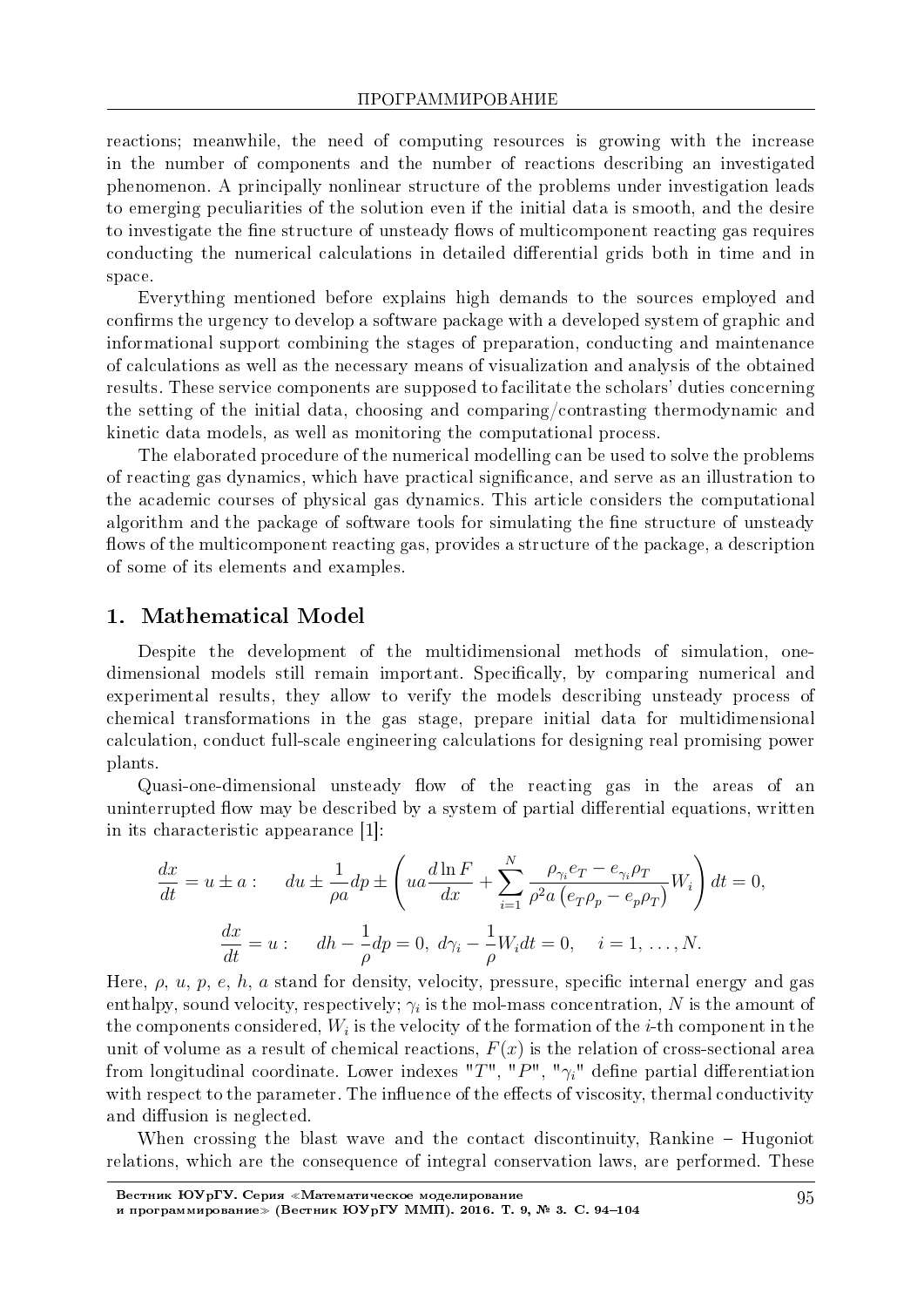relations may be written as follows [1]:

$$
\rho_{\rm L}(D - u_{\rm L}) = \rho_{\rm R}(D - u_{\rm R}),
$$

$$
p_{\rm L} + \rho_{\rm L}(D - u_{\rm L})^2 = p_{\rm R} + \rho_{\rm R}(D - u_{\rm R})^2,
$$

$$
\rho_{\rm L}(D - u_{\rm L}) \left( h_{\rm L} + \frac{(D - u_{\rm L})^2}{2} \right) = \rho_{\rm R}(D - u_{\rm R}) \left( h_{\rm R} + \frac{(D - u_{\rm R})^2}{2} \right).
$$

Parameters on the left and on the right of the gap are indicated with the indexes "*L*" and "*R*" respectively. In case of a blast wave: D is a velocity of the wave, the concentrations at the transition through the blast wave remain unchanged:  $\gamma_{\text{L}i} = \gamma_{\text{R}i}$ . In case of a contact discontinuity:  $D = u_L = u_R$ ; thus,  $p_L = p_R$ , the change of the other units is arbitrary.

Thermodynamic properties of the reacting gas are described by the model of the multicomponent paragon gas under the assumptions about the equilibrium occupancy of energy levels, corresponding to all the inner degrees of freedom of molecules and atoms [2]. In this case, Gibbs' thermodynamic potential has the following form:

$$
G(p,T,\overline{\gamma}) = \sum_{i=1}^{N} \gamma_i [RT \ln(p\gamma_i/p_0 \sum_{j=1}^{N} \gamma_j) + G_i^0(T)].
$$

Here,  $p_0$  is standard pressure,  $G_i^0(T)$  is the temperature part of standard molar Gibbs potentials of separate components [2]. Reference in literature gives polynomial approximative formulae for reduced standard potential  $\Phi_i^0(T)$ , connected with  $G_i^0(T)$ through the formula:

$$
G_i^0(T) = \Delta_f H_i^0(T_0) - [h_i^0(T_0) - h_i^0(0)] - T\Phi_i^0(T),
$$

where  $h_i^0(0)$  is the standard enthalpy  $h(T)$  at absolute zero,  $h_i^0(T_0)$  is the standard enthalpy  $h(T)$  at  $T_0 = 298, 15 \text{ K}$ . For assigning  $\Phi_i^0(x)$  ( $x = 10^{-4}T$ ), we use in our research the same polynomials as in the reference book [2]:

$$
\Phi_i^0(x) = \varphi_0 + \varphi_{\ln} \ln(x) + \varphi_{-2} x^{-2} + \varphi_{-1} x^{-1} + \varphi_1 x + \varphi_2 x^2 + \varphi_3 x^3.
$$

Here,  $\varphi_k$ ,  $k = \ln, -2, \ldots, 3$  are the numerical coefficients, individual for each substance. Other thermodynamic values used in mathematic modelling are expressed through Gibbs potential and its partial derivatives. In case of voluntary mechanism from *N<sup>r</sup>* reversible chemical reactions of the forms [3, 4]:

$$
\sum_{i=1}^{N} \vec{\nu}_{i}^{(r)} M_{i} \Leftrightarrow \sum_{i=1}^{N} \vec{\nu}_{i}^{(r)} M_{i}, r = 1, 2, ..., N_{r},
$$
  

$$
W_{i} = \sum_{r=1}^{N_{R}} (\overleftarrow{\nu}_{i}^{(r)} - \overrightarrow{\nu}_{i}^{(r)}) (\overrightarrow{K}^{(r)} \prod_{j=1}^{N} (\rho \gamma_{j})^{\overrightarrow{\nu}_{j}^{(r)}} - \overleftarrow{K}^{(r)} \prod_{j=1}^{N} (\rho \gamma_{j})^{\overleftarrow{\nu}_{j}^{(r)}}).
$$
  

$$
\leftarrow^{(r)}
$$

Here, *M<sup>i</sup>* is a symbol of substance *i*, *← → v*  $i$  are stoichiometric coefficients, the velocity  $\frac{1}{K}$  constants of direct  $\overrightarrow{K}$  $\overset{(r)}{\sim}$  and reverse  $\overset{\leftarrow}{K}$ (*r*) reactions are connected through the equilibrium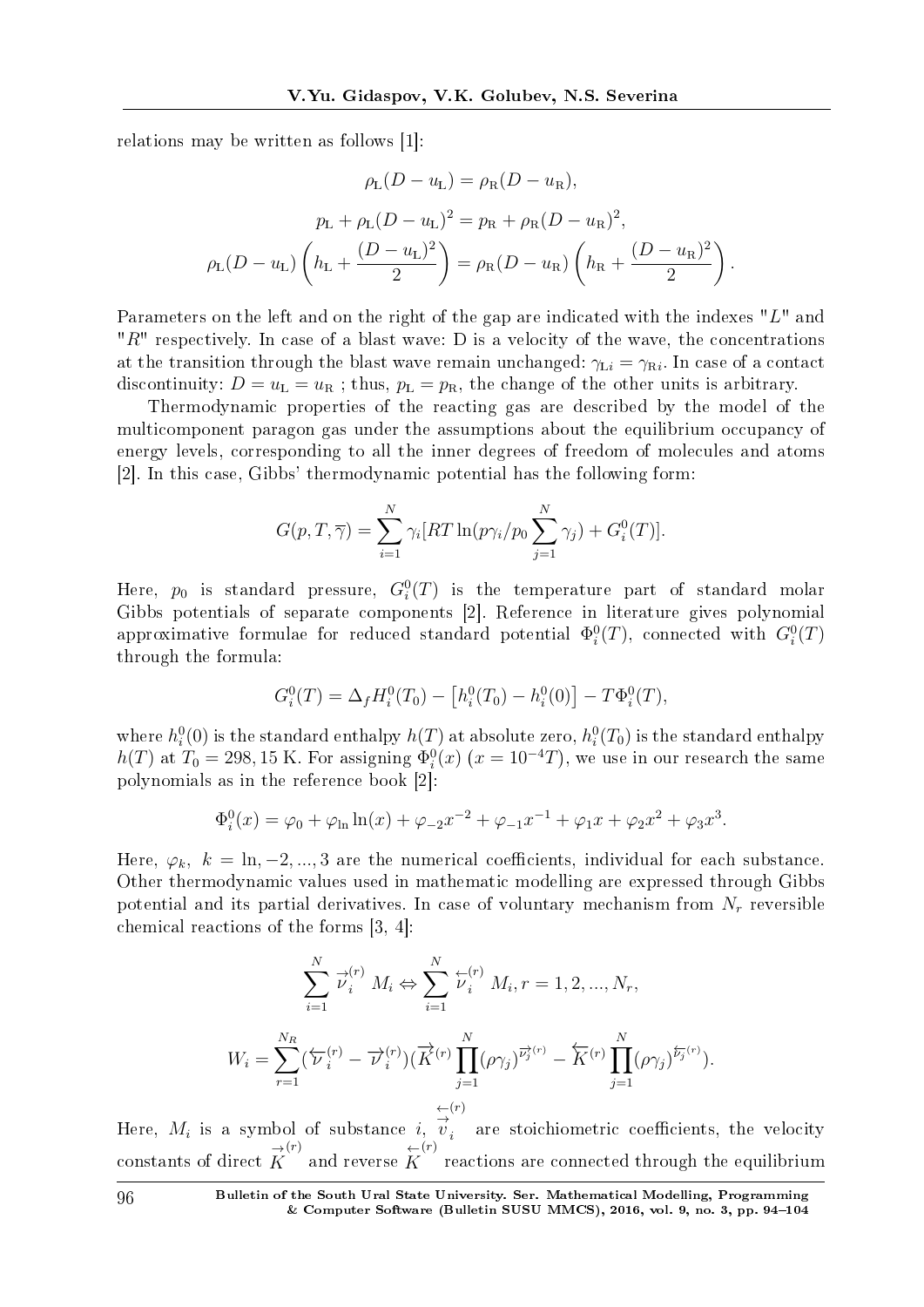constant [25]. For the approximation of temperature dependence on velocity constants of direct reactions, we use the generalized Arrhenius formula [3]:

$$
\stackrel{\rightarrow}{K}(T) = AT^n \exp\left(-\frac{E}{T}\right).
$$

A, *n, E* are some constants, individual for each reaction. The choice of the velocity constant in reverse direction depends on whether the reaction is reversible or not. In case of reversible reaction the velocity constant may be chosen through the equilibrium constant as well as by the Arrhenius formula.

# 2. Informational Demands of the Subject Area and the Problems of Data Modelling

Developing informational support for resourse-demanding problems of gas dynamics presumes active use of database technologies for storage, manipulation, analytical and graphical processing of signicant numeric content [6].

The mathematical model defines a set of requirements to a software package under development. The employed model of thermodynamics and chemical kinetics sets the structure of database of thermodynamic properties of substances and chemical reactions. In particular, every substance is dened by a number of individual qualities, such as molecular weight, the matrix of its structure, formation enthalpy and polynomial coefficients of Gibbs potential for corresponding temperature range (in real calculations there are usually no more than two of them) and so on. To describe a chemical reaction it is necessary to know the patterns of its course in time. For approximation of the temperature dependence on velocity constants of direct reactions we use the generalized Arrhenius formula. In this model only the third(or less)-order reactions are considered  $[3-5]$ , the velocity of each passing reaction may be described by several  $A, n, E$  combinations from different reference sources. The velocity of the reverse reaction, depending on the mechanism, may be calculated from the equilibrium condition [2, 5], as well as by the Arrhenius formula.

To illustrate this, we will examine, for example, Riemann problem in the channel closed on both sides  $[7-10]$ . This problem investigated the modes of the expansion of a shock wave, formed in result of the decomposition of a discontinuity on the boundary of highand low-pressure chambers. The parameters of the high-pressure chamber  $(0 \le x \le 0, 5)$ , filled with helium:  $T_{\text{HPC}} = 3000 \text{ K}$ , pressure  $P_{\text{HPC}} = 10^6 \text{ Pa}$ . The low-pressure chamber  $(0,5 \leq x \leq 1)$  was filled with stoichiometric hydrogen-aerial mixture with  $P_{\text{LPC}} = 101325 \text{ Pa}, T_{\text{LPC}} = 298,15 \text{ K},$  combustion products of which included 7 components  $(H_2, OH, H_2O, O_2, N_2, H, O)$ . When modelling processes in the low-pressure chamber. chemical transformations may be taken into account. Modern mechanisms of hydrogen combustion in the air include from 8 to 50 reversible stages [35]. The particular feature of this problem is that the chambers are filled with gases with different characteristics, and there are different physical and chemical processes passing in them.

On the Fig. 1 there is a time-base sweep of the flow, from which it may be seen that in a result of the decomposition of a discontinuity the shock wave and the contact discontinuity spread to the right, while the ring of a rarefaction wave spreads to the left. During the reporting period shock waves (bold solid lines), contact discontinuities (solid line) and characteristics (big dotted line with points) repeatedly interact with each other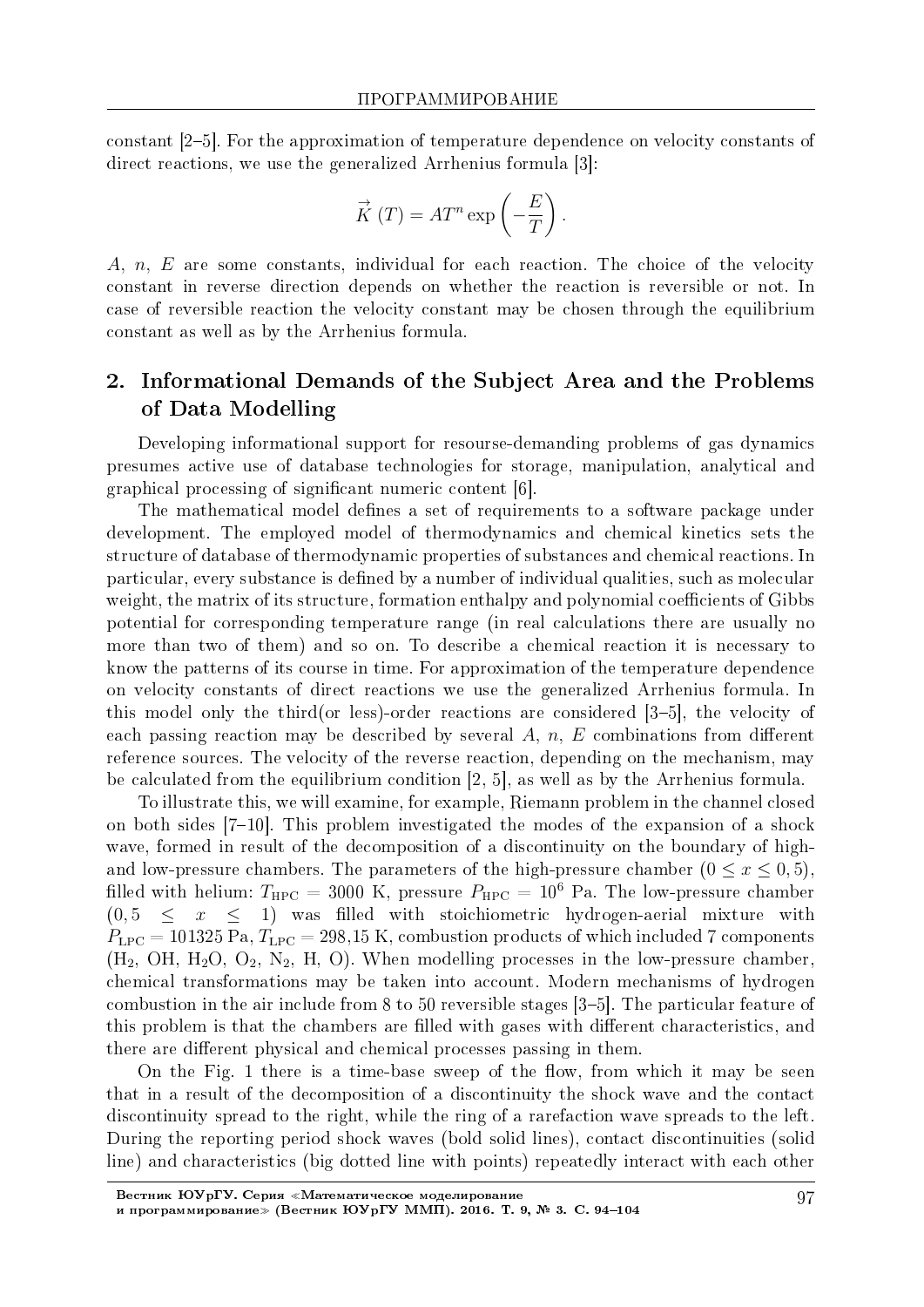and with the closed ends of the channel. Gas trajectories (small dotted line) are used as additional field nodes. From the time-base sweep it is evident how the gas accelerates and changes its course, how the shock waves reverberate from the walls and interact with each other, forming additional shock waves and characteristics.

It is necessary to notice here that the methods, used in modelling, with allocation of all discontinuities, leads to a non-standard format of output data and, as a consequence, to non-standard ways of its processing and mapping. Special algorithms process all the intersections of grid lines, which come out to a precise coordinate, and it needs to be executed correctly in the process of visualization. The visualization system must possess the full set of facilities of standard graphic systems for preparing high-quality graphics for colored and black-and-white publications: line styles, axes inscriptions, axes layout and so on.



Fig. 1. Time-base sweep: shock wave  $-$  bold solid line, contact discontinuity  $-$  thin solid line, characteristics  $-$  large dotted line with points, gas trajectory  $-$  small dotted line

It is necessary to concentrate the solution of these problems within the centralized control of the data and the computational modules, which provides the connection between the user and the package as a whole (interface component), as well as between separate subsystems inside the package (stream component). The description of the evolved data classes allows to specify their semantic content, to set necessary connections and to form submodels. Metadata is necessary to develop an invariant (conceptual) plan of the package database, steady to external presentation.

# 3. Computational Algorithm

To solve the system of equations given in section 1, we use in this work the gridcharacteristic method, described in details in  $[7-10]$ . The method is marching in time, which coincides with the concept of geometric parallelism because the layer is a loosely coupled group, which may be decomposed into sublayers. However, it is necessary to consider the peculiarities of this method when parallelizing: supporting points, the number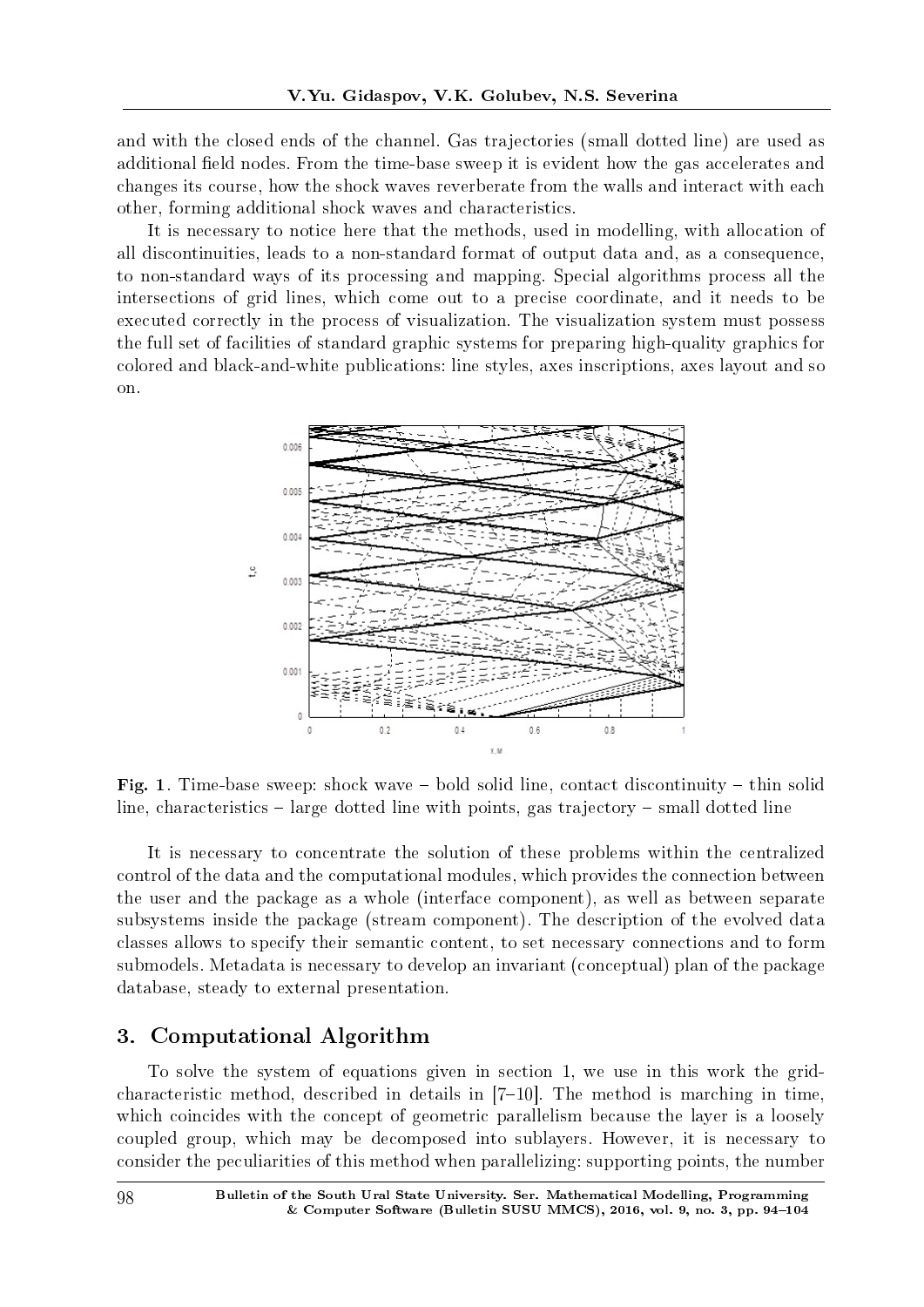of which is variable, may be situated not only in the previous layer, but also on the extracted discontinuities; new points may appear on the layer in the calculation process and the intersection of grid lines may be realized.

For parallelizing, we employed the MPI (Message Passing Interface) standard. This interface standard is the most widely used for data exchange in parallel programming. The idea of the parallel algorithm is that the calculation of the points of a new temporal required level is conducted simultaneously. Each process must calculate new points so that the processes were independent, if possible. To provide the independence of the processes, the following rules were employed:

1. The previous calculating level is divided into subgroups, the number of which must be equal to a number of available processes.

2. The point of the discontinuous type (shock wave, contact discontinuity) cannot be placed on the boundary of a subgroup. These points should not be situated closer than three points of the indissoluble type (gas trajectory, wall, fixed point, characteristic point) from the boundary. As a result, the number of points in the groups is different.

We can denote the following objects that are necessary for the points computing process, working simultaneously: a group of points from the previous level, information about the number of levels, march in time, the number of fragmentation points, the number of calculated points and the information about whether the march fragmentation was executed or not. Unfortunately, all the parameters except for the group of points of the previous layer and the march in time are dynamic. As a result, it is necessary to inform the processes about the change in these parameters after the calculation of each point. This peculiarity affects substantially the efficiency of the algorithm.

Thus, the algorithm for the calculation of the temporal layer includes the following stages:

1. Form groups of points from the previous layer according to the rules mentioned earlier.

2. Send the objects necessary for calculation to all the processes.

3. Synchronize the mentioned dynamic parameters with the other processes after the calculation of each point of the process.

4. After all the processes nish the calculation of their group, combine the results obtained in the new layer in time.

### 4. The Architecture of the Complex

Basing on the analysis of the subject area peculiarities, we developed a structure of the system of informational support of the problems of physical gas dynamics (Fig. 2).

Mention the main characteristics of the system:

1. The user has the opportunity of offline editing of the database of thermodynamic characteristics and chemical reactions to modify the stored information as well as to create concerted "mixtures" and "kinetic mechanisms", which may be used for further calculations.

2. The interface of configurations editing and computational module launching provides the initial data setting for numerical modelling, which include: the conguration of computational area and boundary conditions; dividing of the computational area into subareas with different initial gas-dynamic values, thermodynamic characteristics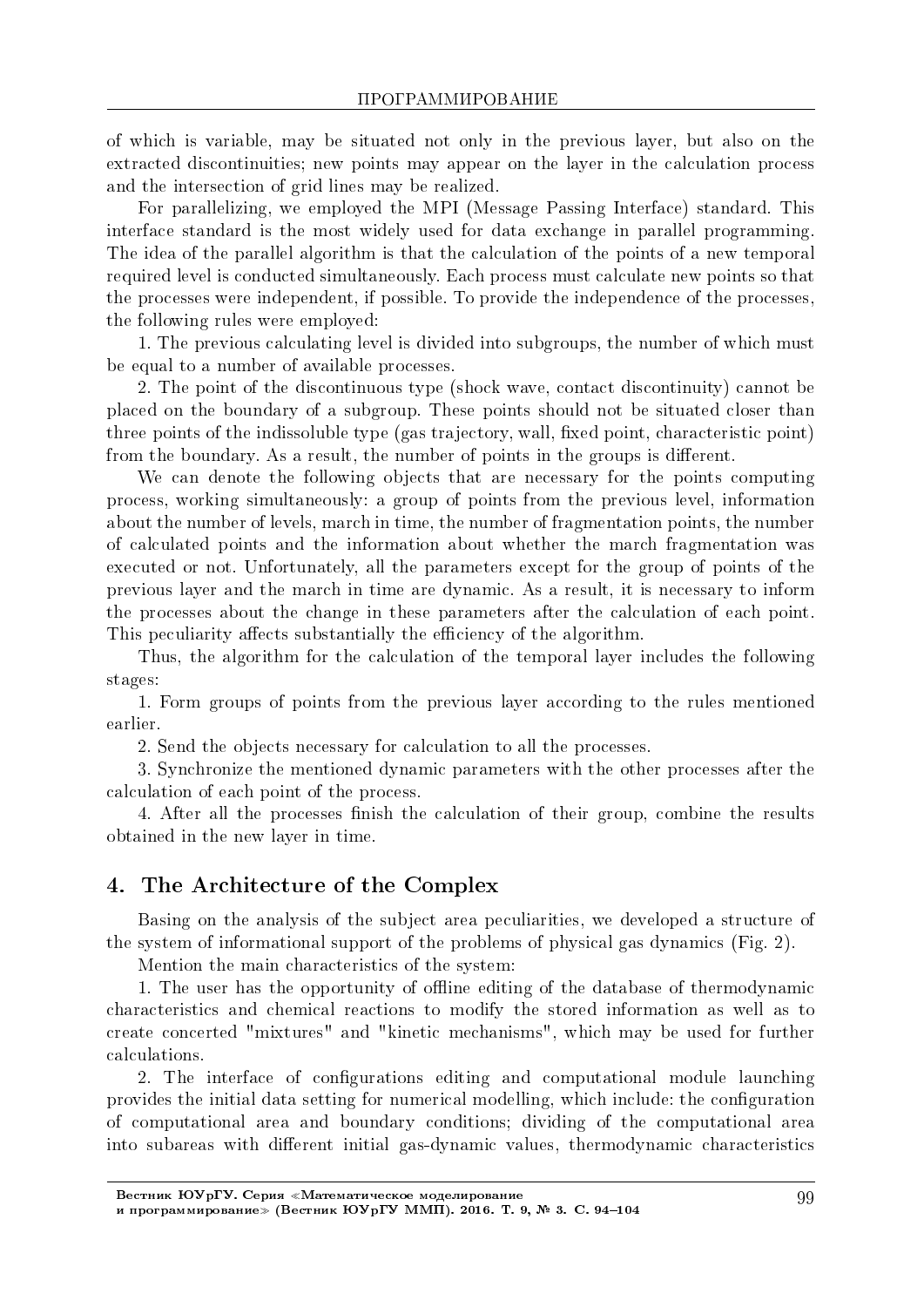and passing physical processes, controlling parameters for the computational module; characteristics of the employed methods of numerical modelling. There is a provided opportunity to store standard problems and congurations. The interface provides an access to a database of the results of numerical modelling, a revision of the results and, if necessary, a restart of computational module.

3. The databases for storage of the results of calculations have a dynamic structure that provides the storage of the results of the calculation of the problems, which may have a completely different structure of output data. To achieve this, we developed a format of the configuration file with the results (including the description of stored physical values), according to which a corresponding element of the database is formed. The database provides storage, import and export of graphic and textual material of the user connected to the conducted calculation.

4. The calculation of visualization subsystem takes into account the specific character of each problem. Namely: hyperbolicity of the problem  $-$  the number of steps in marching variable usually surpasses substantially (by many orders) the number of cells of differential grid; there are different types of grid lines, the number of grid lines is variable  $-$  they may appear and disappear; the number of the visualized parameters is variable. The following types of graphs are realized: parametrization (functions of parameters) with arbitrary (present in the file with results) value of marching variable; change of arbitrary parameter (or set of parameters) along the arbitrary grid line and with a fixed value of non-marching variable, "temporal" sweep of the process. For vivid presentation of the results, the function of grid lines subsampling is realized. The visualization subsystem allows both colored and black-and-white form of graphic material presentation and provides the export of data.

5. The users function within informational system with different access permissions, controlled by the system administrator, and these access permissions may vary substantially when operating on different elements of the system. For example, the modification of the database of the thermodynamic characteristics of the substances is available only for privileged users.

The purpose of general interface is to combine all modules of the programming complex in one application to provide the user with fast access to any of them. Within the united user interface, the user can proceed to one of three specific interfaces: gas mixtures and kinetic mechanisms editing interface, computational module interface and results visualization interface. The work with configuration editing interface starts with opening an xml-file of the project, which describes available gas mixtures and kinetic mechanisms. The user will have a list with a short description of all mixtures, which have been tested. The line will be colored in red if the file with the mixture does not exist or is impossible to open. Yellow color signifies that the file is empty or does not contain necessary marking. Green color tells that the file is analyzed successfully. After the mixture is chosen, the user will be suggested to choose the file with kinetic mechanisms related to the chosen mixture. When both files with settings are chosen, the configuration editing form for calculation launching will be available.

For initial data setting we created a specialize interface. The type of the problems under solution presupposes a piecewise continuous character of the flow parameters distribution in calculation area in the initial moment of time, which allows to set calculation area in the form of special points and subareas, which boundaries are marked with these points, and then to define the parameters of the flow in each of subareas. The user creates a list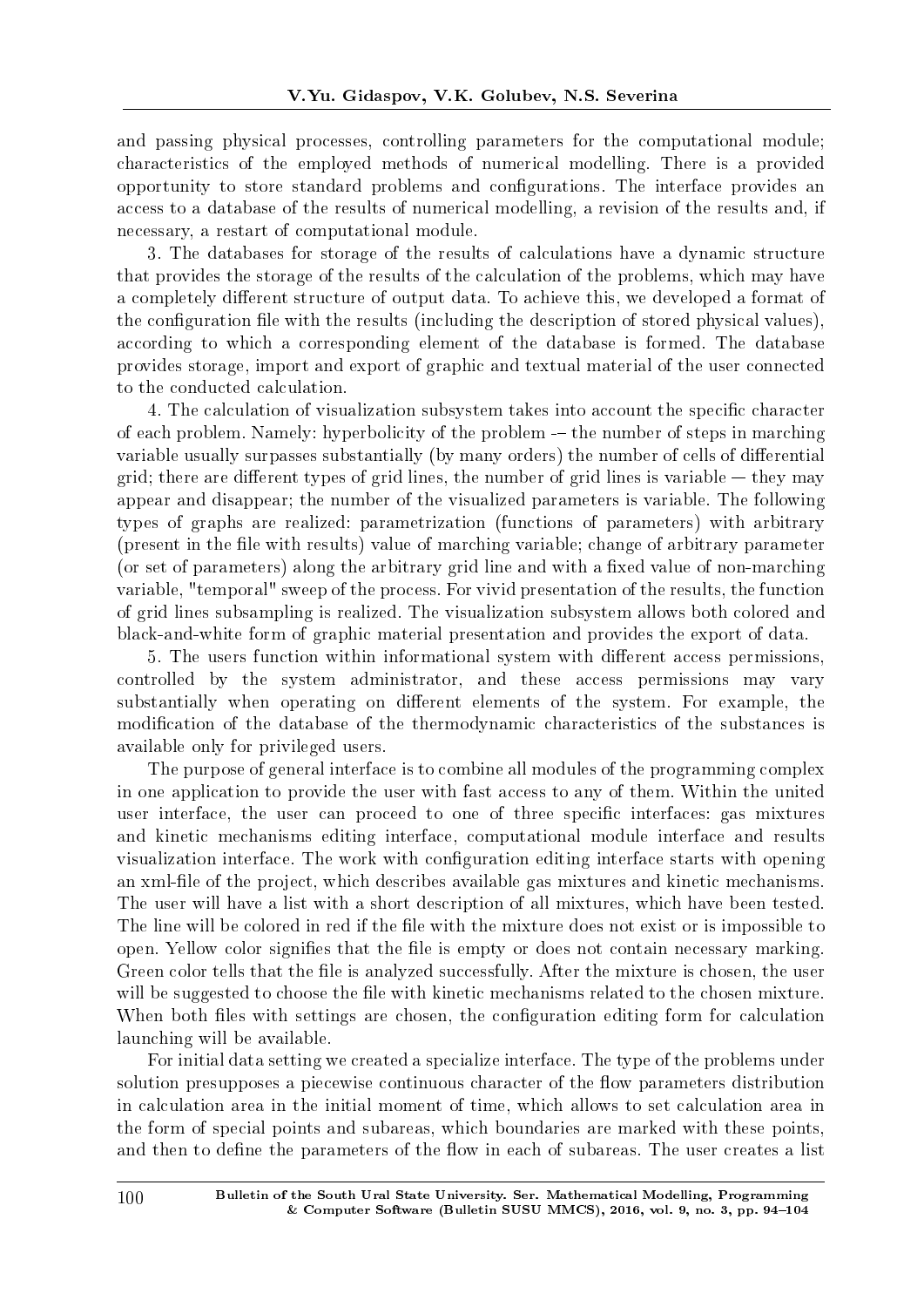

Fig. 2. The architecture of the complex

of special points, sets the type of each point, its coordinate and velocity. Then the user describes the parameters of subareas. The following types of special points are provided: "entrance boundary", "exit boundary", "combustion chamber", "exit to the atmosphere", "left wall", "right wall", "decomposition of the discontinuity", "extreme characteristic of the wave ring", "fixed point", "shock wave". The description of a subarea includes:

1) flow parameters (pressure, velocity, temperature);

2) field point type (characteristic (C<sub>+</sub>,C<sub>−</sub>,C<sub>0</sub>), wall, contact discontinuity, shock wave, gas trajectory, characteristic of discontinuity, field fixed point);

3) the number of points of division in the area;

4) the strategy of the filling of the subarea with the knots of differential grid (slide knots or fixed knots);

5) type of gas (inert, reacting, equilibrium reacting); 6) ratio of mixture (for each subarea different ratio is possible. The program connects to a database and receives a list of all set chemical mixtures. The user chooses the type of the mixture and sets a molar fraction of each substance in the mixture).

Besides the setting of the computational area, there is an opportunity to set controlling parameters for computation:

1) launching type (from the beginning or from a control point);

2) interpolation type (linear or quadratic);

3) frequency of dropping of the control layer to the file;

4) frequency of dropping of the layers to graphic files;

5) type of problem (about the piston, decomposition of discontinuity in the closed area, about the denotation wave, etc.).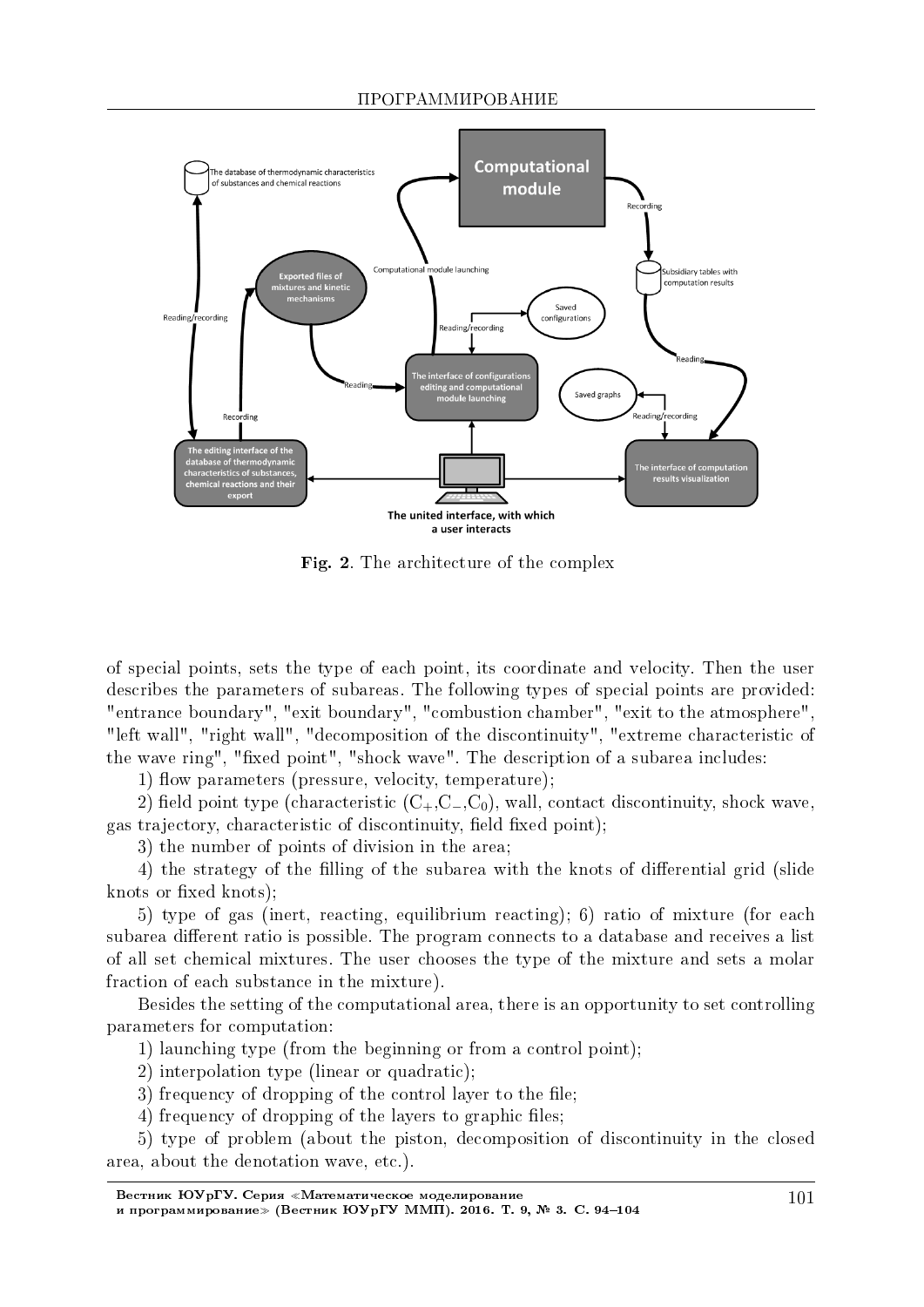For storage, retrieval and preliminary processing of numerical results of the computation a rather fast built-in relational partitioned database SQLite is used. HandIndex and Parameters relations limit the table workspace. Every sequence in HandIndex contains information about a computation layer (point ID, time, marching in time). Parametric detalisation of the stored point (coordinate, pressure, temperature and so on) are contained in corresponding (1 : *N*) sequences of Parameters. The absence of reading block allows the visualization module to detune the graphics at any stage of computation.

Visualization interface allows the user to assign the settings of graph drawing or choose among those created before. When launching the interface, a number of queries to a base are executed to receive general information about its content, namely a list with types of points for the first-type graph, a list of times of the layers for the second graph and a list of points coordinates for the third.

Graph visualization module is a specially developed application that implements the main opportunities for representing two-dimensional graphs. The application was developed in  $C_{++}$ , OpenGL specification was chosen as a graphic library. Graphic library development from scratch allows to enlarge the functional and to insert the opportunities that cannot be achieved by standard means of drawing. One of such opportunities is filtration or rarefication of the represented lines. The filtration partially throws away a part of a represented graph, so that the user could discern separate lines. One more characteristic feature of the visualization module is a built-in command line that makes it possible to measure the parameters of graph representation, such as size and color of the represented lines, axes inscriptions, the frequency of grid lines, filtration parameters. There is also an opportunity to save the current graph in a standard raster picture format (Fig. 1).

# Conclusion

This work describes a software package for numerical simulation of quasi-onedimensional non-steady flows of reacting gas, including informational support and visualization subsystems. The specific feature of the developed package is its pronounced module structure, it contains four weakly dependent components: the database containing thermodynamic and kinetic data, computational module with human-system interface, database for storage of the results of numerical simulation, results visualization system. All the components of the package may function independently and may be used by different software products. The further development of the software product may imply including additional modules for calculation of steady and non-steady flows of multi-component gas mixtures to the computational outline, as well as adding a subsystem for conducting and controlling educational laboratory works in physical and gas dynamics.

Acknowledgements. The research is conducted with partial support of State Assignment  $N^2$  721 and RFBR (project  $N^2$  15-01-07964)

### References

1. Computational Aspects of Solving Problems Concerning Environmental Protection: Collection of Scientific Works. Moscow, MAI, 1988. (in Russian)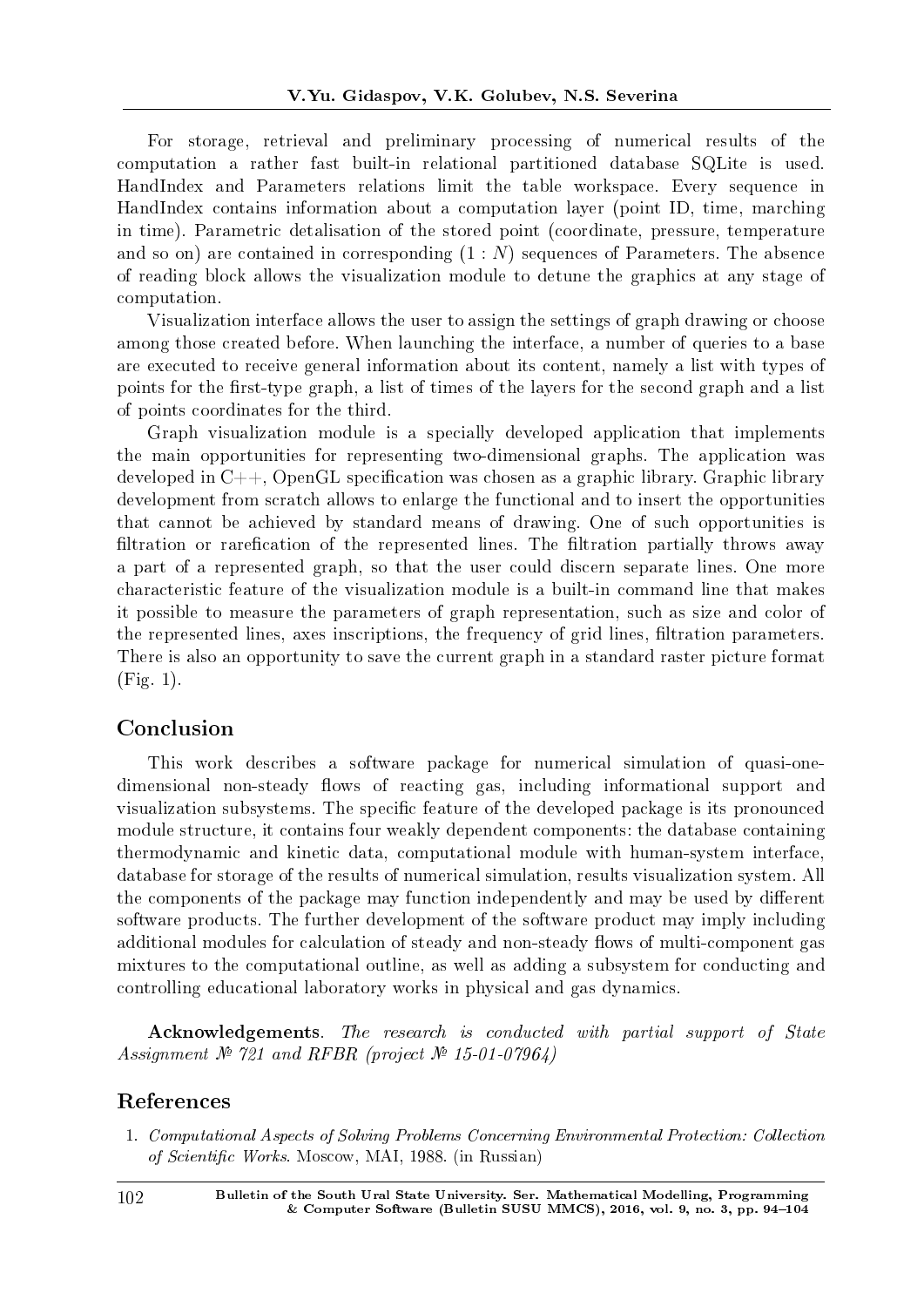- 2. Gurvich L.V., Medvedev V.A., Veits I.V. Thermodynamic Properties of Individual Substances: Reference Book. Moscow, Nauka, 1982. (in Russian)
- 3. Kondratiev V.N. Velocity Constants for Gas-Phase Chemical Reactions (Reference Book). Moscow, Nauka, 1970. (in Russian)
- 4. Combustion Chemistry. N.Y., Springer, 1984.
- 5. Gidaspov V.Yu., Severina N.S. Elementary Models and Computational Algorithms of Phisical Gas Dynamics. Thermodynamics and Chemical Kinetics. Moscow, Factorial, 2014. (in Russian)
- 6. Marasanov A.M., Rotanina M.V. The Design of Informational Support of Gas-Dynamic Package Using a Relational DBMS. Computational Technologies. Collection of Scientific Works, 1993, vol. 2, no. 6, pp. 38–47. (in Russian)
- 7. Gidaspov V.Yu., Pirumov U.G., Severina N.S. Mathematical Modelling of Quasi-One-Dimensional Unsteady Flows of Reacting Gas with an Arbitrary Number of Interacting Discontinuities. *MAI Bulletin*, 2008, vol. 15, no. 5, pp. 83–94. (in Russian)
- 8. Gidaspov V.Yu., Severina N.S. Elementary Models and Computational Algorithms of Physical Gas Gynamics. One-Dimensional Unsteady Flows. Moscow, Factorial, 2015. (in Russian)
- 9. Gidaspov V.Yu, Severina N.S. Numerical Simulation of Experiments to Determine Ignition Delays Behind Incident Shock Wave. Combustion Explosion and Shock Waves, 2013, vol. 49, no. 4, pp. 409-417. DOI: 10.1134/S0010508213040035
- 10. Gidaspov V.Yu., Severina N.S. Numerical Simulation of the Fine Structure of a Cylindrical Detonation Wave in a Hydrogen-Air Combustible Mixture. High Temperature, 2015, vol. 53, no. 4, pp. 526-530. DOI: 10.1134/S0018151X15040124

Received April 1, 2016

### VДК 519.6 DOI: 10.14529/mmp160308

# ПРОГРАММНЫЙ КОМПЛЕКС ДЛЯ МОДЕЛИРОВАНИЯ НЕСТАЦИОНАРНЫХ ТЕЧЕНИЙ РЕАГИРУЮШЕГО ГАЗА **В КАНАЛАХ**

#### В.Ю. Гидаспов, В.К. Голубев, Н.С. Северина

Описывается комплекс программных средств численного моделирования тонкой структуры нестационарных течений многокомпонентного реагирующего газа с графическими и информационными компонентами поддержки ресурсоемких этапов вычислительных экспериментов. Моделирование «тонкой структуры» нестационарного течения достигается за счет того, что расчет ведется на существенно нерегулярной подвижной разностной сетке, в том числе расчетными узлами являются траектории сильных и слабых разрывов, параметры в которых рассчитываются по специальным сеточно-характеристическим алгоритмам, при этом точно рассчитываются все пересечения сеточных линий. Разработанный комплекс программ может использоваться для решения задач динамики реагирующего газа, имеющих прикладное значение, а также в качестве иллюстратора учебных курсов по физической газовой динамике.

 $K$ лючевые слова: информационная поддержка задач газовой динамики; информа $uu$ онные технологии: сеточно-характеристический метод.

Работа выполнена при частичной поддержке Госзадания КП  $N^2$  721 и РФФИ  $(npoekm \mathcal{N}$  15-01-07964)